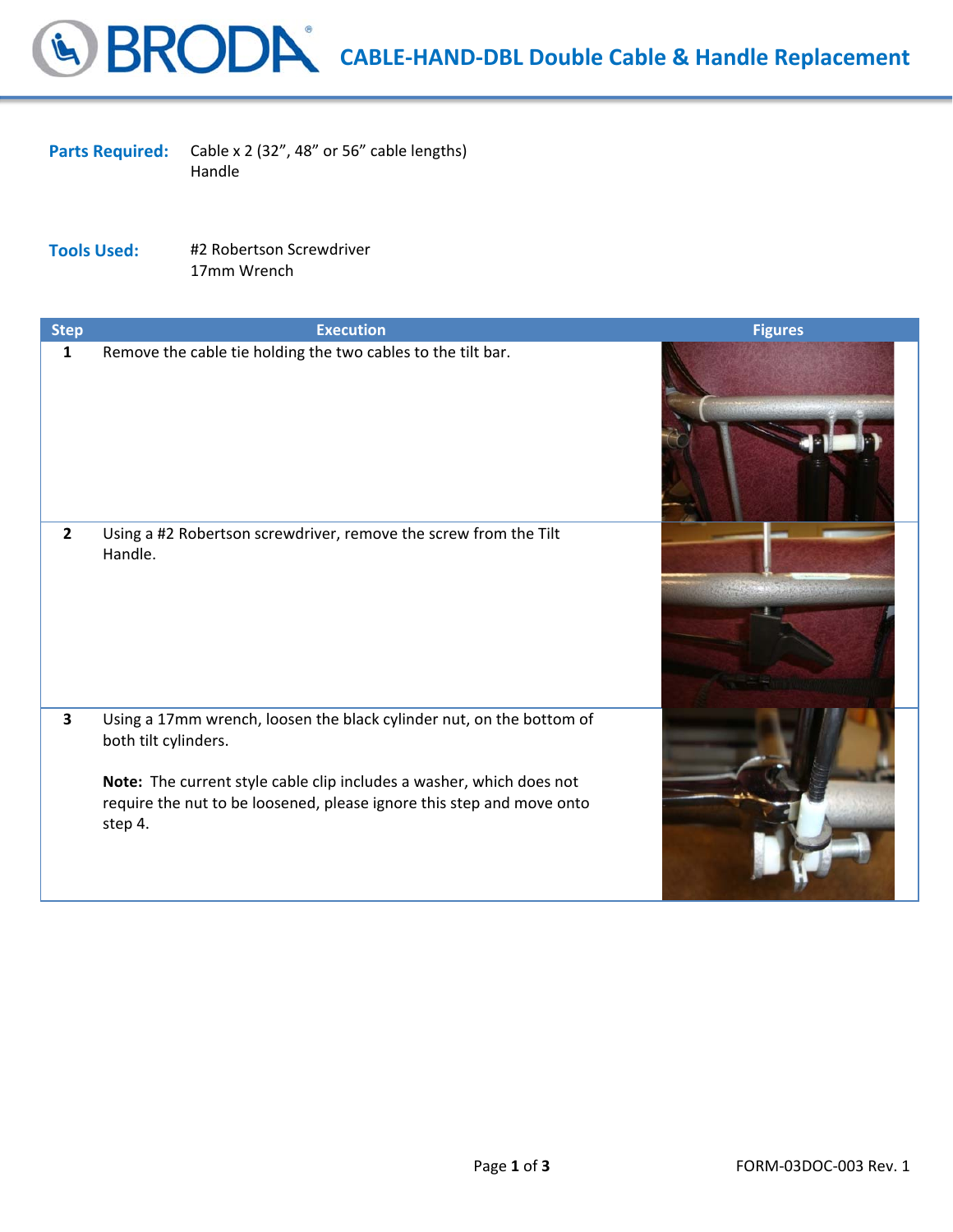## **CABLE‐HAND‐DBL Double Cable & Handle Replacement**

| 4                       | Rotate the cable clip free from both cables. Remove the end of the<br>cable from the actuator lever.                |                      |
|-------------------------|---------------------------------------------------------------------------------------------------------------------|----------------------|
| 5                       | Using a #2 Robertson screw driver, attach the new Double Cable<br>Handle to the recline bar.                        | <b>Squeeze Handk</b> |
| $6\phantom{1}$          | Note: using cable ties, tie the cables on either side of the cylinders,<br>securing to the back frame. See picture. |                      |
| $\overline{\mathbf{z}}$ | Attach the end of each cable to the actuator levers, the same way<br>removed in step #5.                            |                      |